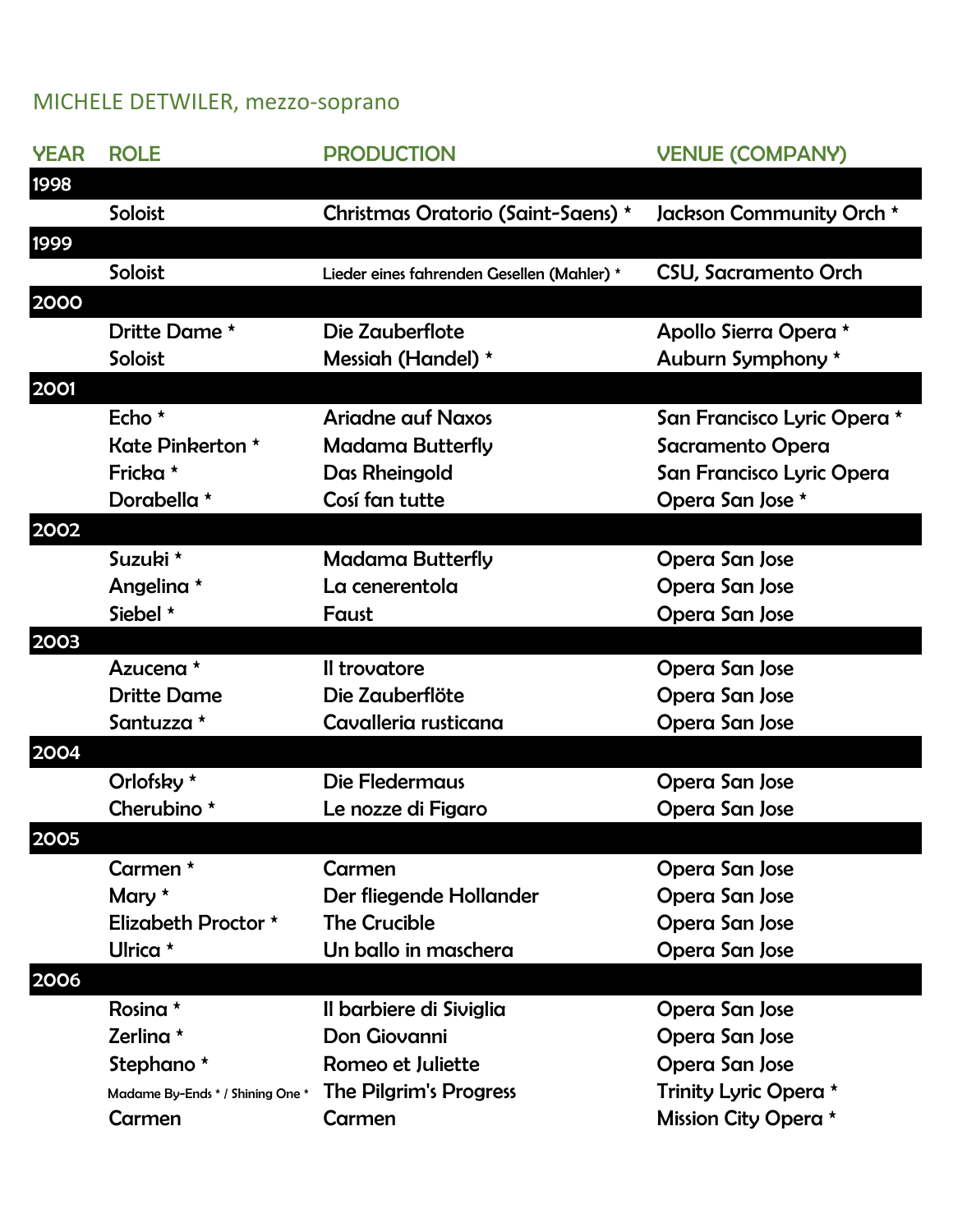|           | Soloist            | Requiem (Mozart) *                  | <b>Symphony Silicon Valley *</b>                   |
|-----------|--------------------|-------------------------------------|----------------------------------------------------|
| 2007      |                    |                                     |                                                    |
|           | Suzuki *           | <b>Madama Butterfly</b>             | Opera San Jose                                     |
|           | Flora $*$          | La traviata                         | Opera San Jose                                     |
|           | Soloist            | <b>Messiah (Handel)</b>             | <b>Boise Master Chorale *</b>                      |
| 2008      |                    |                                     |                                                    |
|           | Soloist            | Die geburt Christi (Herzogenberg) * | <b>Boise Master Chorale</b>                        |
| 2009      |                    |                                     |                                                    |
|           | <b>Siebel</b>      | Faust                               | Opera Idaho *                                      |
|           | Soloist            | Voices of Light (Einhorn) *         | <b>Boise Philharmonic</b>                          |
| 2010      |                    |                                     |                                                    |
|           | Tisbe *            | La cenerentola                      | Opera Idaho                                        |
|           | Preziosilla *      | La forza del destino                | <b>West Bay Opera</b>                              |
|           | Soloist            | Candide Suite (Bernstein) *         | <b>Boise Philharmonic</b>                          |
|           | Soloist            | Gloria (Vivaldi) *                  | <b>Boise Baroque</b>                               |
|           | Soloist            | <b>Requiem (Mozart)</b>             | College of Idaho Chorale *                         |
|           | Soloist            | <b>Messiah (Handel)</b>             | <b>Boise Philharmonic</b>                          |
| 2011      |                    |                                     |                                                    |
|           | Suzuki             | Madama Butterfly                    | Opera Idaho                                        |
|           | <b>Suzuki</b>      | Madama Butterfly                    | <b>Livermore Valley Opera</b>                      |
|           | Rosina             | Il barbiere di Siviglia             | Northwest Florida Symp Orch *                      |
|           | <b>Siebel</b>      | Faust                               | Inland Northwest Opera (fka Opera Coeur d'Alene) * |
| 2012      |                    |                                     |                                                    |
|           | La Ciesca *        | Gianni Schicchi                     | Stockton Opera *                                   |
|           | Augusta *          | The Ballad of Baby Doe              | Opera Idaho                                        |
|           | Soloist            | Symphony 2 (Mahler) *               | <b>Boise Philharmonic</b>                          |
|           | Gertrud *          | <b>Hansel and Gretel</b>            | Opera Idaho                                        |
| 2013      |                    |                                     |                                                    |
|           | Cherubino          | Le nozze di Figaro                  | <b>Stockton Opera</b>                              |
|           | Soloist            | Symphony 9 (Beethoven)              | <b>Boise Philharmonic</b>                          |
| 2014      |                    |                                     |                                                    |
|           | Dina $*$           | <b>Trouble in Tahiti</b>            | Opera Idaho                                        |
| 30th role | Maddalena *        | Rigoletto                           | Opera Idaho                                        |
|           | Anna *             | The King & I                        | Opera Idaho                                        |
| 2015      |                    |                                     |                                                    |
|           | <b>Dritte Dame</b> | Die Zauberflöte                     | Opera Idaho                                        |
|           | Suzuki             | <b>Madama Butterfly</b>             | <b>Livermore Valley Opera</b>                      |